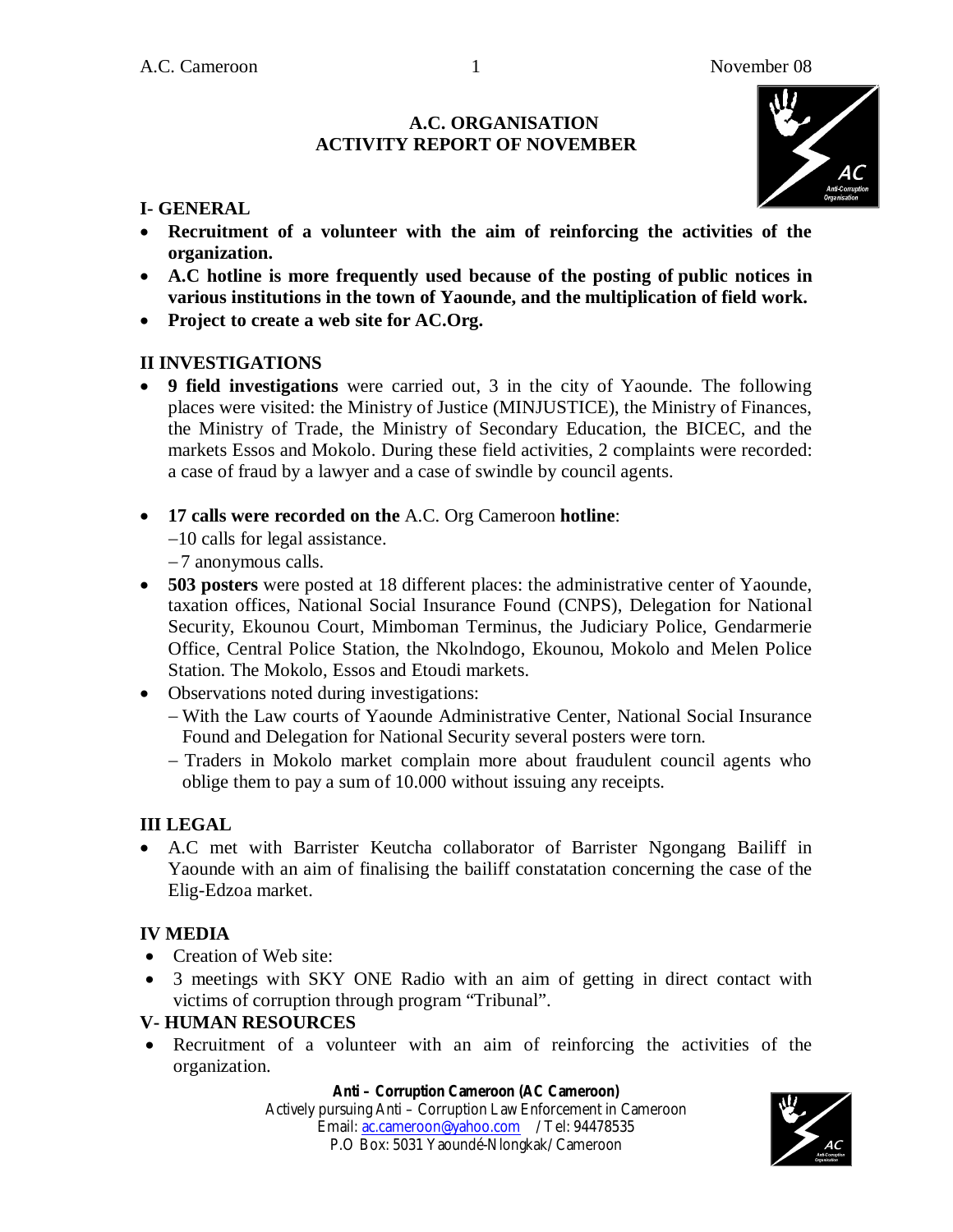# **VI RELATIONSHIPS TO THE INSTITUTIONS**

 The Founder of A.C Cameroon met with the Netherlands embassy, for them to support A.C and its projects.

# **VII RELATION WITH ONGs**

- A.C Cameroon met with the Interim Coordinator of the Cameroon National Episcopal Conference (CNEC) to arrange for a meeting with founder of A.C.
- A.C-Cameroon met with Wild Planet Ecoproject (WPE) to design slide show for A.C Website.
- A.C Cameroon met with the Coordinator of Citizens Governance Initiative, the President of RECCAD Cameroon Governance and a member of the board of directors of CIPCRE in order to get in contact with victims of corruption who must have complained to these NGOs.
- A.C-Cameroon met with Foundation for Human Rights and Development (FHRD) to establish a strategic plan of work in the case on candidates of Maroua Higher Teachers Training College (ENS).
- A.C-Cameroon met with Foundation for Human Rights and Development (FHRD) to study the investigations made by A.C in the case of candidate who register into Higher Teachers Training College (ENS).

# **VIII MANAGEMENT**

- Recruitment of a volunteer with an aim of reinforcing the activities of the organization.
- A volunteer in the process of recruitment by A.C
- Training of A.C volunteer by the Program CHOCK in the fight against the corruption